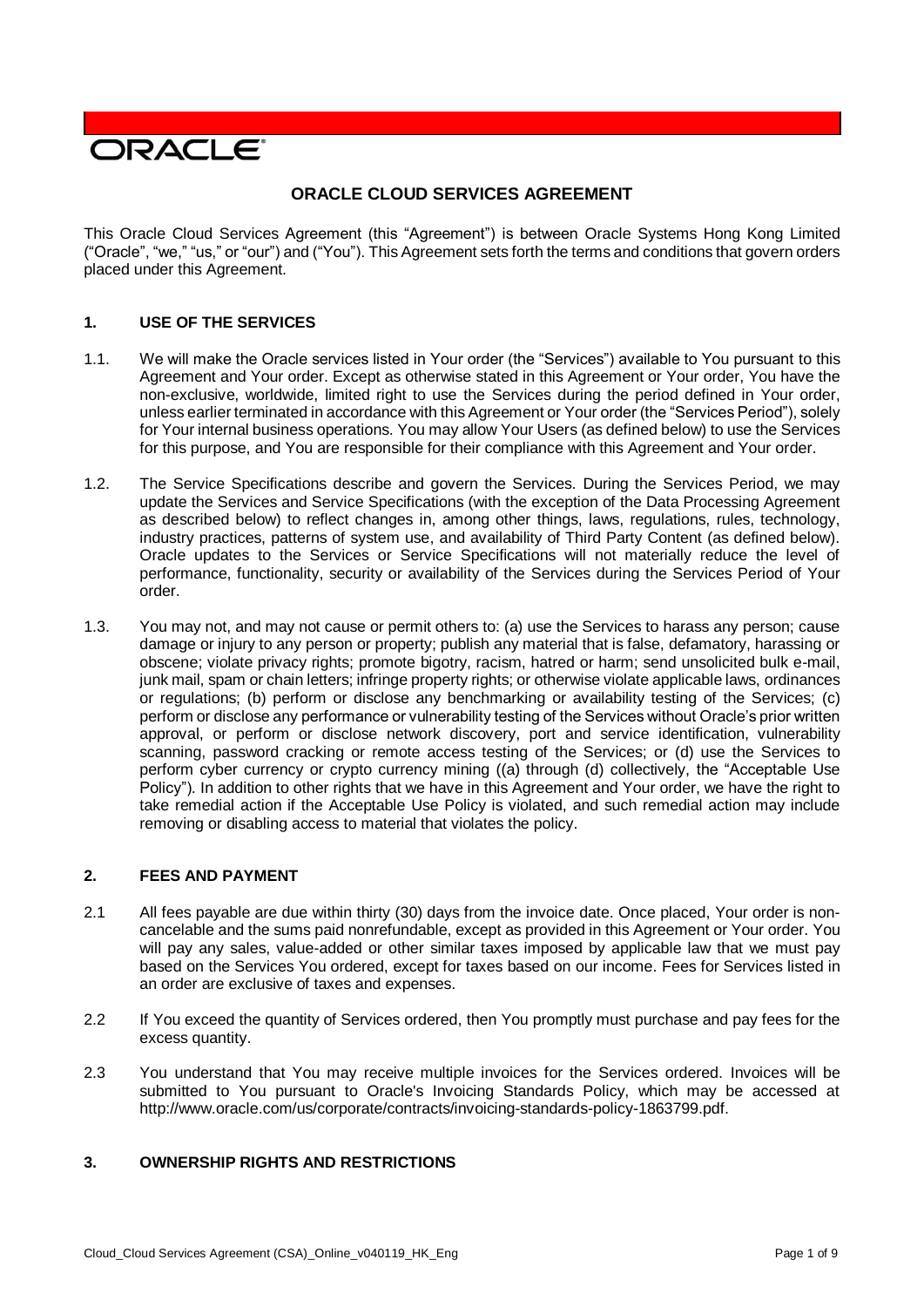- 3.1. You or Your licensors retain all ownership and intellectual property rights in and to Your Content (as defined below). We or our licensors retain all ownership and intellectual property rights in and to the Services, derivative works thereof, and anything developed or delivered by or on behalf of us under this Agreement.
- 3.2. You may have access to Third Party Content through use of the Services. Unless otherwise stated in Your order, all ownership and intellectual property rights in and to Third Party Content and the use of such content is governed by separate third party terms between You and the third party.
- 3.3. You grant us the right to host, use, process, display and transmit Your Content to provide the Services pursuant to and in accordance with this Agreement and Your order. You have sole responsibility for the accuracy, quality, integrity, legality, reliability, and appropriateness of Your Content, and for obtaining all rights related to Your Content required by Oracle to perform the Services.
- 3.4. You may not, and may not cause or permit others to: (a) modify, make derivative works of, disassemble, decompile, reverse engineer, reproduce, republish download or copy any part of the Services (including data structures or similar materials produced by programs); (b) access or use the Services to build or support, directly or indirectly, products or services competitive to Oracle; or (c) license, sell, transfer, assign, distribute, outsource, permit timesharing or service bureau use of, commercially exploit, or make available the Services to any third party except as permitted by this Agreement or Your order.

## **4. NONDISCLOSURE**

- 4.1. By virtue of this Agreement, the parties may disclose to each other information that is confidential ("Confidential Information"). Confidential Information shall be limited to the terms and pricing under this Agreement and Your order, Your Content residing in the Services, and all information clearly identified as confidential at the time of disclosure.
- 4.2. A party's Confidential Information shall not include information that: (a) is or becomes a part of the public domain through no act or omission of the other party; (b) was in the other party's lawful possession prior to the disclosure and had not been obtained by the other party either directly or indirectly from the disclosing party; (c) is lawfully disclosed to the other party by a third party without restriction on the disclosure; or (d) is independently developed by the other party.
- 4.3. Each party agrees not to disclose the other party's Confidential Information to any third party other than as set forth in the following sentence for a period of five years from the date of the disclosing party's disclosure of the Confidential Information to the receiving party; however, we will protect the confidentiality of Your Content residing in the Services for as long as such information resides in the Services. Each party may disclose Confidential Information only to those employees, agents or subcontractors who are required to protect it against unauthorized disclosure in a manner no less protective than required under this Agreement, and each party may disclose the other party's Confidential Information in any legal proceeding or to a governmental entity as required by law. We will protect the confidentiality of Your Content residing in the Services in accordance with the Oracle security practices defined as part of the Service Specifications applicable to Your order.

# **5. PROTECTION OF YOUR CONTENT**

- 5.1. In order to protect Your Content provided to Oracle as part of the provision of the Services, Oracle will comply with the applicable administrative, physical, technical and other safeguards, and other applicable at applicable at a spects of system and content management. available at applicable aspects of system and content management, available at [http://www.oracle.com/us/corporate/contracts/cloud-services/index.html.](http://www.oracle.com/us/corporate/contracts/cloud-services/index.html)
- 5.2. To the extent Your Content includes Personal Data (as that term is defined in the applicable data privacy policies and the Data Processing Agreement (as that term is defined below)), Oracle will furthermore comply with the following: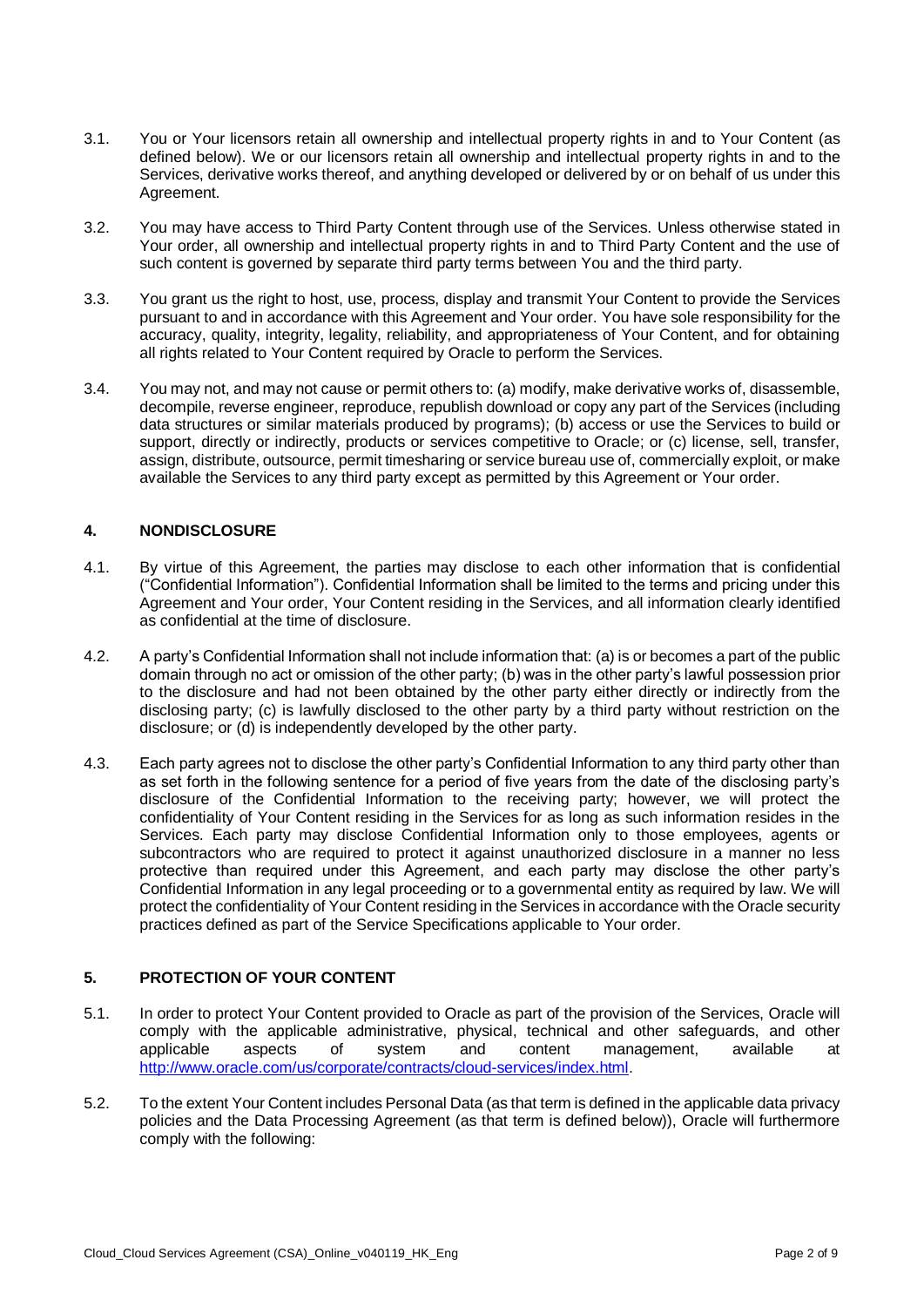- a. the relevant Oracle privacy policies applicable to the Services, available at [http://www.oracle.com/us/legal/privacy/overview/index.html;](http://www.oracle.com/us/legal/privacy/overview/index.html) and
- b. the applicable version of the Data Processing Agreement for Oracle Services (the "Data Processing Agreement"), unless stated otherwise in Your order. The version of the Data Processing Agreement applicable to Your order (a) is available at [https://www.oracle.com/corporate/contracts/cloud](https://www.oracle.com/corporate/contracts/cloud-services/contracts.html#data-processing)[services/contracts.html#data-processing](https://www.oracle.com/corporate/contracts/cloud-services/contracts.html#data-processing) and is incorporated herein by reference, and (b) will remain in force during the Services Period of Your order. In the event of any conflict between the terms of the Data Processing Agreement and the terms of the Service Specifications (including any applicable Oracle privacy policies), the terms of the Data Processing Agreement shall take precedence.
- 5.3. Without prejudice to Sections 5.1 and 5.2 above, You are responsible for (a) any required notices, consents and/or authorizations related to Your provision of, and our processing of, Your Content (including any Personal Data) as part of the Services, (b) any security vulnerabilities, and the consequences of such vulnerabilities, arising from Your Content, including any viruses, Trojan horses, worms or other harmful programming routines contained in Your Content, and (c) any use by You or Your Users of the Services in a manner that is inconsistent with the terms of this Agreement. To the extent You disclose or transmit Your Content to a third party, we are no longer responsible for the security, integrity or confidentiality of such content outside of Oracle's control.
- 5.4. Unless otherwise specified in Your order (including in the Service Specifications), Your Content may not include any sensitive or special data that imposes specific data security or data protection obligations on Oracle in addition to or different from those specified in the Service Specifications. If available for the Services, You may purchase additional services from us (e.g., Oracle Payment Card Industry Compliance Services) designed to address specific data security or data protection requirements applicable to such sensitive or special data You seek to include in Your Content.

#### **6. WARRANTIES, DISCLAIMERS AND EXCLUSIVE REMEDIES**

- 6.1. Each party represents that it has validly entered into this Agreement and that it has the power and authority to do so. We warrant that during the Services Period, we will perform the Services using commercially reasonable care and skill in all material respects as described in the Service Specifications. If the Services provided to You were not performed as warranted, You must promptly provide us with a written notice that describes the deficiency in the Services (including, as applicable, the service request number notifying us of the deficiency in the Services).
- 6.2. WE DO NOT WARRANT THAT THE SERVICES WILL BE PERFORMED ERROR-FREE OR UNINTERRUPTED, THAT WE WILL CORRECT ALL SERVICES ERRORS, OR THAT THE SERVICES WILL MEET YOUR REQUIREMENTS OR EXPECTATIONS. WE ARE NOT RESPONSIBLE FOR ANY ISSUES RELATED TO THE PERFORMANCE, OPERATION OR SECURITY OF THE SERVICES THAT ARISE FROM YOUR CONTENT OR THIRD PARTY CONTENT OR SERVICES PROVIDED BY THIRD PARTIES.
- 6.3. FOR ANY BREACH OF THE SERVICES WARRANTY, YOUR EXCLUSIVE REMEDY AND OUR ENTIRE LIABILITY SHALL BE THE CORRECTION OF THE DEFICIENT SERVICES THAT CAUSED THE BREACH OF WARRANTY, OR, IF WE CANNOT SUBSTANTIALLY CORRECT THE DEFICIENCY IN A COMMERCIALLY REASONABLE MANNER, YOU MAY END THE DEFICIENT SERVICES AND WE WILL REFUND TO YOU THE FEES FOR THE TERMINATED SERVICES THAT YOU PRE-PAID TO US FOR THE PERIOD FOLLOWING THE EFFECTIVE DATE OF TERMINATION.
- 6.4. TO THE EXTENT NOT PROHIBITED BY LAW, THESE WARRANTIES ARE EXCLUSIVE AND THERE ARE NO OTHER EXPRESS OR IMPLIED WARRANTIES OR CONDITIONS INCLUDING FOR SOFTWARE, HARDWARE, SYSTEMS, NETWORKS OR ENVIRONMENTS OR FOR MERCHANTABILITY, SATISFACTORY QUALITY AND FITNESS FOR A PARTICULAR PURPOSE.

# **7. LIMITATION OF LIABILITY**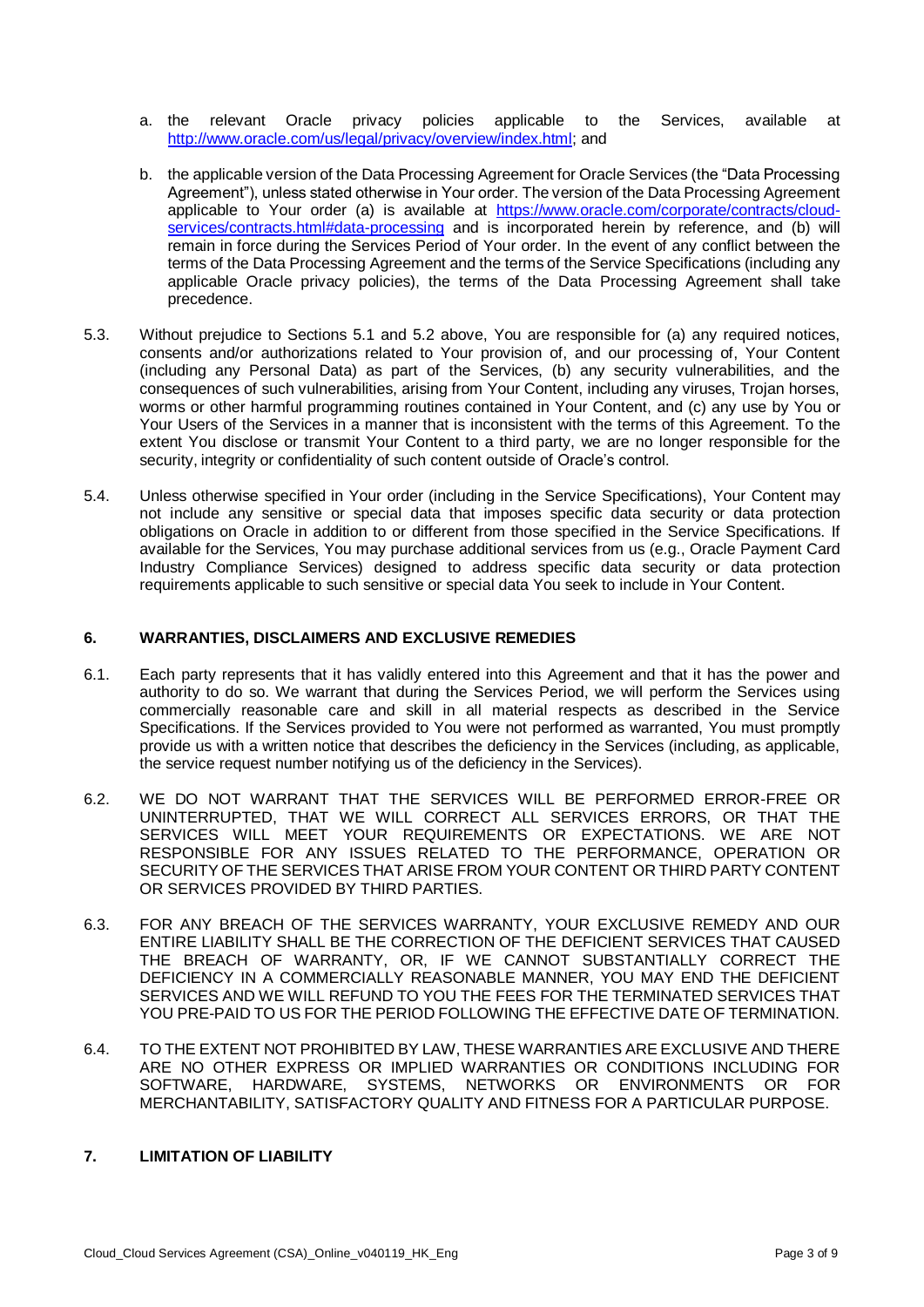- 7.1. IN NO EVENT WILL EITHER PARTY OR ITS AFFILIATES BE LIABLE FOR ANY INDIRECT, CONSEQUENTIAL, INCIDENTAL, SPECIAL, PUNITIVE, OR EXEMPLARY DAMAGES, OR ANY LOSS OF REVENUE, PROFITS (EXCLUDING FEES UNDER THIS AGREEMENT), SALES, DATA, DATA USE GOODWILL OR REPUTATION.
- 7.2. IN NO EVENT SHALL THE AGGREGATE LIABILITY OF ORACLE AND OUR AFFILIATES ARISING OUT OF OR RELATED TO THIS AGREEMENT OR YOUR ORDER, WHETHER IN CONTRACT, TORT, OR OTHERWISE, EXCEED THE TOTAL AMOUNTS ACTUALLY PAID UNDER YOUR ORDER FOR THE SERVICES GIVING RISE TO THE LIABILITY DURING THE TWELVE (12) MONTHS IMMEDIATELY PRECEDING THE EVENT GIVING RISE TO SUCH LIABILITY.

## **8. INDEMNIFICATION**

- 8.1. If a third party makes a claim against either You or Oracle ("Recipient" which may refer to You or us depending upon which party received the Material), that any information, design, specification, instruction, software, service, data, hardware, or material (collectively, "Material") furnished by either You or us ("Provider" which may refer to You or us depending on which party provided the Material) and used by the Recipient infringes the third party's intellectual property rights, the Provider, at the Provider's sole cost and expense, will defend the Recipient against the claim and indemnify the Recipient from the damages, liabilities, costs and expenses awarded by the court to the third party claiming infringement or the settlement agreed to by the Provider, if the Recipient does the following:
	- a. notifies the Provider promptly in writing, not later than 30 days after the Recipient receives notice of the claim (or sooner if required by applicable law);
	- b. gives the Provider sole control of the defense and any settlement negotiations; and
	- c. gives the Provider the information, authority and assistance the Provider needs to defend against or settle the claim.
- 8.2. If the Provider believes or it is determined that any of the Material may have violated a third party's intellectual property rights, the Provider may choose to either modify the Material to be non-infringing (while substantially preserving its utility or functionality) or obtain a license to allow for continued use, or if these alternatives are not commercially reasonable, the Provider may end the license for, and require return of, the applicable Material and refund any unused, prepaid fees the Recipient may have paid to the other party for such Material. If such return materially affects our ability to meet obligations under the relevant order, then we may, upon 30 days prior written notice, terminate the order. If such Material is third party technology and the terms of the third party license do not allow us to terminate the license, then we may, upon 30 days prior written notice, end the Services associated with such Material and refund any unused, prepaid fees for such Services.
- 8.3. The Provider will not indemnify the Recipient if the Recipient (a) alters the Material or uses it outside the scope of use identified in the Provider's user or program documentation or Service Specifications, or (b) uses a version of the Material which has been superseded, if the infringement claim could have been avoided by using an unaltered current version of the Material which was made available to the Recipient. The Provider will not indemnify the Recipient to the extent that an infringement claim is based upon any Material not furnished by the Provider. We will not indemnify You to the extent that an infringement claim is based on Third Party Content or any Material from a third party portal or other external source that is accessible or made available to You within or by the Services (e.g., a social media post from a third party blog or forum, a third party Web page accessed via a hyperlink, marketing data from third party data providers, etc.).
- 8.4. This Section 8 provides the parties' exclusive remedy for any infringement claims or damages.

#### **9. TERM AND TERMINATION**

- 9.1. This Agreement is valid for the order which this Agreement accompanies.
- 9.2. Services shall be provided for the Services Period defined in Your order.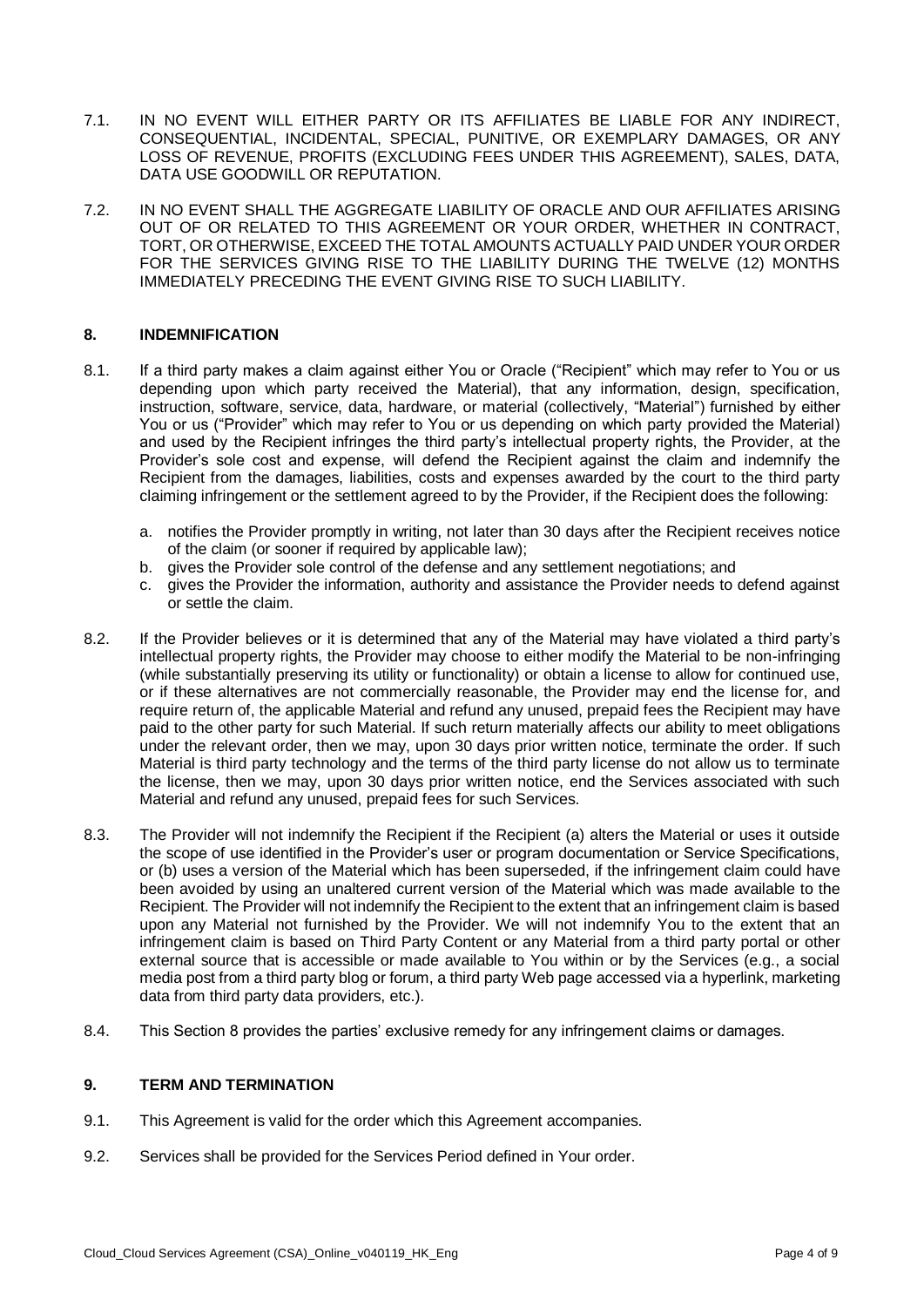- 9.3. We may suspend Your or Your Users' access to, or use of, the Services if we believe that (a) there is a significant threat to the functionality, security, integrity, or availability of the Services or any content, data, or applications in the Services; (b) You or Your Users are accessing or using the Services to commit an illegal act; or (c) there is a violation of the Acceptable Use Policy. When reasonably practicable and lawfully permitted, we will provide You with advance notice of any such suspension. We will use reasonable efforts to re-establish the Services promptly after we determine that the issue causing the suspension has been resolved. During any suspension period, we will make Your Content (as it existed on the suspension date) available to You. Any suspension under this Section shall not excuse You from Your obligation to make payments under this Agreement.
- 9.4. If either of us breaches a material term of this Agreement or any order and fails to correct the breach within 30 days of written specification of the breach, then the breaching party is in default and the nonbreaching party may terminate (a) in the case of breach of any order, the order under which the breach occurred, or (b) in the case of breach of the Agreement, the Agreement and any orders that have been placed under the Agreement. If we terminate any orders as specified in the preceding sentence, You must pay within 30 days all amounts that have accrued prior to such termination, as well as all sums remaining unpaid for the Services under such order(s) plus related taxes and expenses. Except for nonpayment of fees, the nonbreaching party may agree in its sole discretion to extend the 30 day period for so long as the breaching party continues reasonable efforts to cure the breach. You agree that if You are in default under this Agreement, You may not use those Services ordered.
- 9.5. At the end of the Services Period, we will make Your Content (as it existed at the end of the Services Period) available for retrieval by You during a retrieval period set out in the Service Specifications. At the end of such retrieval period, and except as may be required by law, we will delete or otherwise render unrecoverable any of Your Content that remains in the Services. Our data deletion practices are described in more detail in the Service Specifications.
- 9.6. Provisions that survive termination or expiration of this Agreement are those relating to limitation of liability, indemnification, payment and others which by their nature are intended to survive.

#### **10. THIRD-PARTY CONTENT, SERVICES AND WEBSITES**

10.1 The Services may enable You to link to, transfer Your Content or Third Party Content to, or otherwise access, third parties' websites, platforms, content, products, services, and information ("Third Party Services"). Oracle does not control and is not responsible for Third Party Services. You are solely responsible for complying with the terms of access and use of Third Party Services, and if Oracle accesses or uses any Third Party Services on Your behalf to facilitate performance of the Services, You are solely responsible for ensuring that such access and use, including through passwords, credentials or tokens issued or otherwise made available to You,is authorized by the terms of access and use for such services.

If You transfer or cause the transfer of Your Content or Third Party Content from the Services to a Third Party Service or other location, that transfer constitutes a distribution by You and not by Oracle.

- 10.2 Any Third Party Content we make accessible is provided on an "as-is" and "as available" basis without any warranty of any kind. You acknowledge and agree that we are not responsible for, and have no obligation to control, monitor, or correct, Third Party Content. We disclaim all liabilities arising from or related to Third Party Content.
- 10.3 You acknowledge that: (i) the nature, type, quality and availability of Third Party Content may change at any time during the Services Period, and (ii) features of the Services that interoperate with Third Party Services such as Facebook™, YouTube™ and Twitter™, etc. , depend on the continuing availability of such third parties' respective application programming interfaces (APIs). We may need to update, change or modify the Services under this Agreement as a result of a change in, or unavailability of, such Third Party Content, Third Party Services or APIs. If any third party ceases to make its Third Party Content or APIs available on reasonable terms for the Services, as determined by us in our sole discretion, we may cease providing access to the affected Third Party Content or Third Party Services without any liability to You. Any changes to Third Party Content, Third Party Services or APIs, including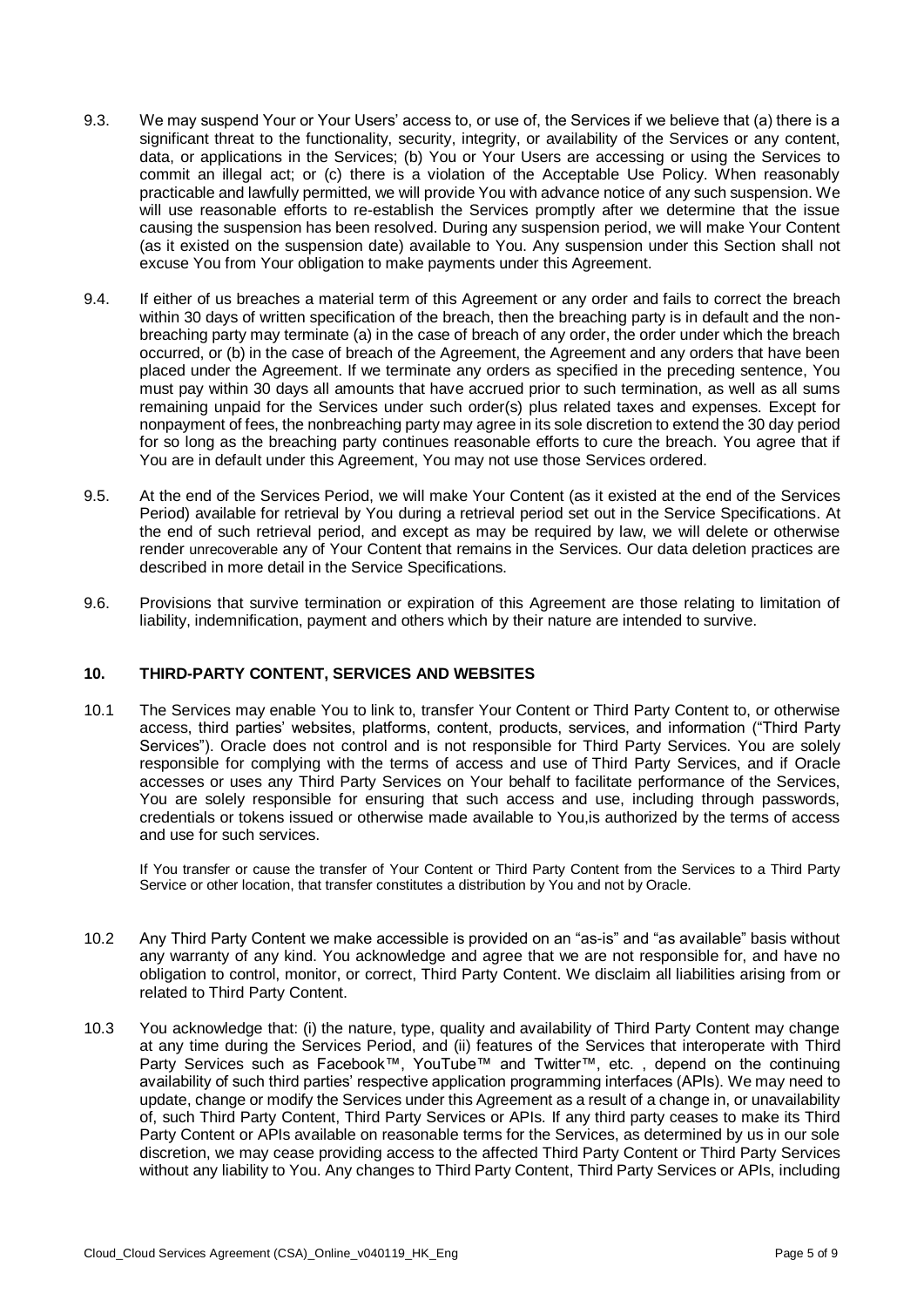their unavailability, during the Services Period does not affect Your obligations under this Agreement or the applicable order, and You will not be entitled to any refund, credit or other compensation due to any such changes.

# **11. SERVICE MONITORING, ANALYSES AND ORACLE SOFTWARE**

- 11.1. We continuously monitor the Services to facilitate Oracle's operation of the Services; to help resolve Your service requests; to detect and address threats to the functionality, security, integrity, and availability of the Services as well as any content, data, or applications in the Services; and to detect and address illegal acts or violations of the Acceptable Use Policy. Oracle monitoring tools do not collect or store any of Your Content residing in the Services, except as needed for such purposes. Oracle does not monitor, and does not address issues with, non-Oracle software provided by You or any of Your Users that is stored in, or run on or through, the Services. Information collected by Oracle monitoring tools (excluding Your Content) may also be used to assist in managing Oracle's product and service portfolio, to help Oracle address deficiencies in its product and service offerings, and for license management purposes.
- 11.2. We may (i) compile statistical and other information related to the performance, operation and use of the Services, and (ii) use data from the Services in aggregated form for security and operations management, to create statistical analyses, and for research and development purposes (clauses i and ii are collectively referred to as "Service Analyses"). We may make Service Analyses publicly available; however, Service Analyses will not incorporate Your Content, Personal Data or Confidential Information in a form that could serve to identify You or any individual. We retain all intellectual property rights in Service Analyses.
- 11.3. We may provide You with the ability to obtain certain Oracle Software (as defined below) for use with the Services. If we provide Oracle Software to You and do not specify separate terms for such software, then such Oracle Software is provided as part of the Services and You have the non-exclusive, worldwide, limited right to use such Oracle Software, subject to the terms of this Agreement and Your order (except for separately licensed elements of the Oracle Software, which separately licensed elements are governed by the applicable separate terms), solely to facilitate Your use of the Services. You may allow Your Users to use the Oracle Software for this purpose, and You are responsible for their compliance with the license terms. Your right to use any Oracle Software will terminate upon the earlier of our notice (by web posting or otherwise) or the end of the Services associated with the Oracle Software. Notwithstanding the foregoing, if Oracle Software is licensed to You under separate terms, then Your use of such software is governed by the separate terms. Your right to use any part of the Oracle Software that is licensed under the separate terms is not restricted in any way by this Agreement.

# **12. EXPORT**

- 12.1. Export laws and regulations of the United States and any other relevant local export laws and regulations apply to the Services. Such export laws govern use of the Services (including technical data) and any Services deliverables provided under this Agreement, and You and we each agree to comply with all such export laws and regulations (including "deemed export" and "deemed re-export" regulations). You agree that no data, information, software programs and/or materials resulting from the Services (or direct product thereof) will be exported, directly or indirectly, in violation of these laws, or will be used for any purpose prohibited by these laws including, without limitation, nuclear, chemical, or biological weapons proliferation, or development of missile technology.
- 12.2. You acknowledge that the Services are designed with capabilities for You and Your Users to access the Services without regard to geographic location and to transfer or otherwise move Your Content between the Services and other locations such as User workstations. You are solely responsible for the authorization and management of User accounts across geographic locations, as well as export control and geographic transfer of Your Content.

## **13. FORCE MAJEURE**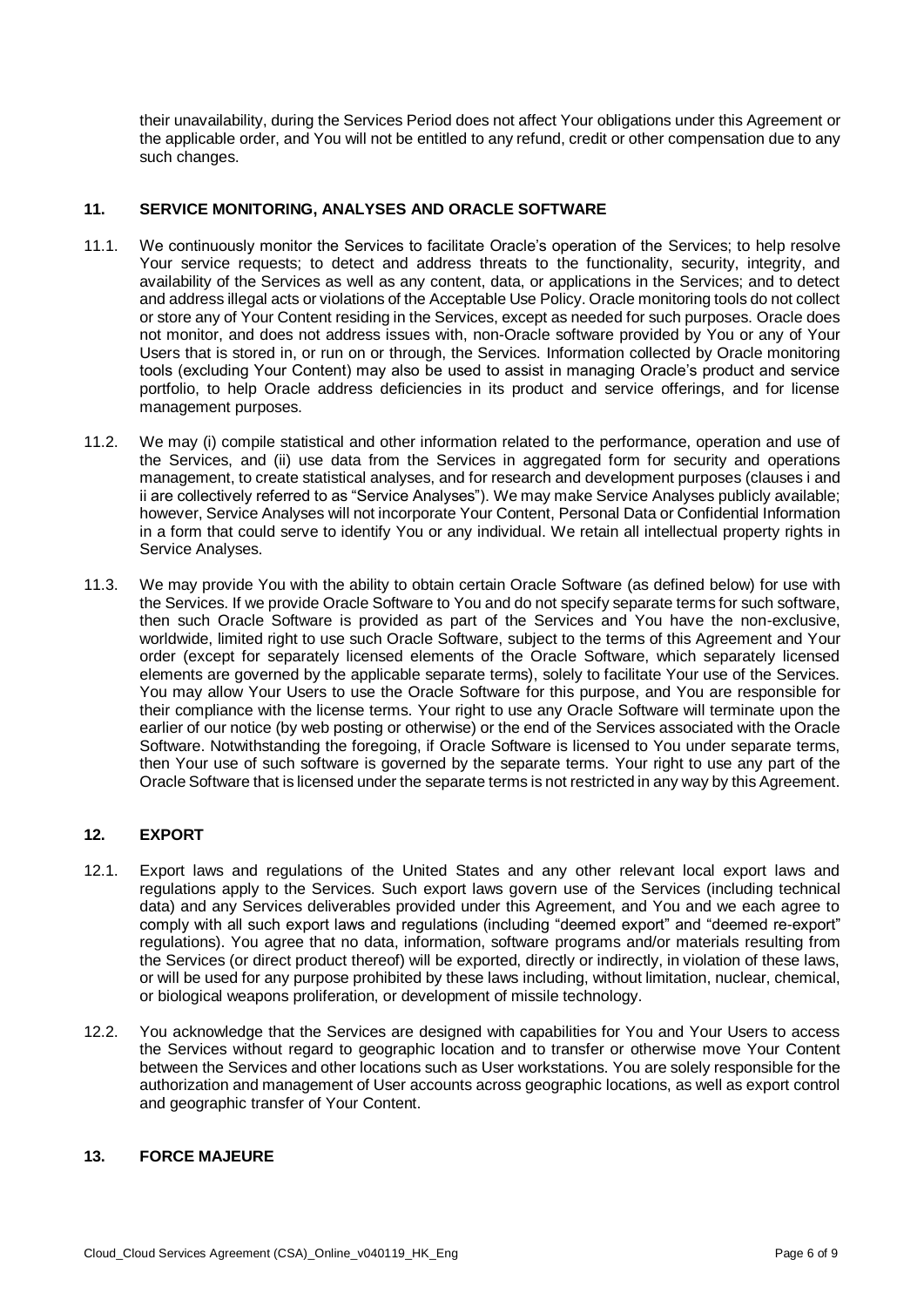Neither You nor we shall be responsible for failure or delay of performance if caused by: an act of war, hostility, or sabotage; act of God; pandemic; electrical, internet, or telecommunication outage that is not caused by the obligated party; government restrictions (including the denial or cancelation of any export, import or other license); or other event outside the reasonable control of the obligated party. Both You and we will use reasonable efforts to mitigate the effect of a force majeure event. If such event continues for more than 30 days, either of You or we may cancel unperformed Services and affected orders upon written notice. This Section does not excuse either party's obligation to take reasonable steps to follow its normal disaster recovery procedures or Your obligation to pay for the Services.

## **14. GOVERNING LAW AND JURISDICTION**

This Agreement is governed by the laws of the Hong Kong Special Administrative Region and each party agrees to submit to the exclusive jurisdiction of, and venue in, the courts in the Hong Kong Special Administrative Region in any dispute arising out of or relating to this Agreement.

## **15. NOTICE**

- 15.1. Any notice required under this Agreement shall be provided to the other party in writing. If You have a legal dispute with us or if You wish to provide a notice under the Indemnification Section of this Agreement, or if You become subject to insolvency or other similar legal proceedings, You will promptly send written notice to: Oracle Systems Hong Kong Limited at 8th and 9th Floor, Lee Garden Three, 1 Sunning Road, Causeway Bay, Hong Kong, Attention: General Counsel, Legal Department.
- 15.2. We may give notices applicable to our Services customers by means of a general notice on the Oracle portal for the Services, and notices specific to You by electronic mail to Your e-mail address on record in our account information or by written communication sent by first class mail or pre-paid post to Your address on record in our account information.

#### **16. ASSIGNMENT**

You may not assign this Agreement or give or transfer the Services, or any interest in the Services, to another individual or entity.

#### **17. OTHER**

- 17.1. We are an independent contractor, and each party agrees that no partnership, joint venture, or agency relationship exists between the parties.
- 17.2. Our business partners and other third parties, including any third parties with which the Services have integrations or that are retained by You to provide consulting services, implementation services or applications that interact with the Services, are independent of Oracle and are not Oracle's agents. We are not liable for, bound by, or responsible for any problems with the Services or Your Content arising due to any acts of any such business partner or third party, unless the business partner or third party is providing Services as our subcontractor on an engagement ordered under this Agreement and, if so, then only to the same extent as we would be responsible for our resources under this Agreement.
- 17.3. If any term of this Agreement is found to be invalid or unenforceable, the remaining provisions will remain effective and such term shall be replaced with another term consistent with the purpose and intent of this Agreement.
- 17.4. Except for actions for nonpayment or breach of Oracle's proprietary rights, no action, regardless of form, arising out of or relating to this Agreement may be brought by either party more than two years after the cause of action has accrued.
- 17.5. Prior to entering into an order governed by this Agreement, You are solely responsible for determining whether the Services meet Your technical, business or regulatory requirements. Oracle will cooperate with Your efforts to determine whether use of the standard Services are consistent with those requirements. Additional fees may apply to any additional work performed by Oracle or changes to the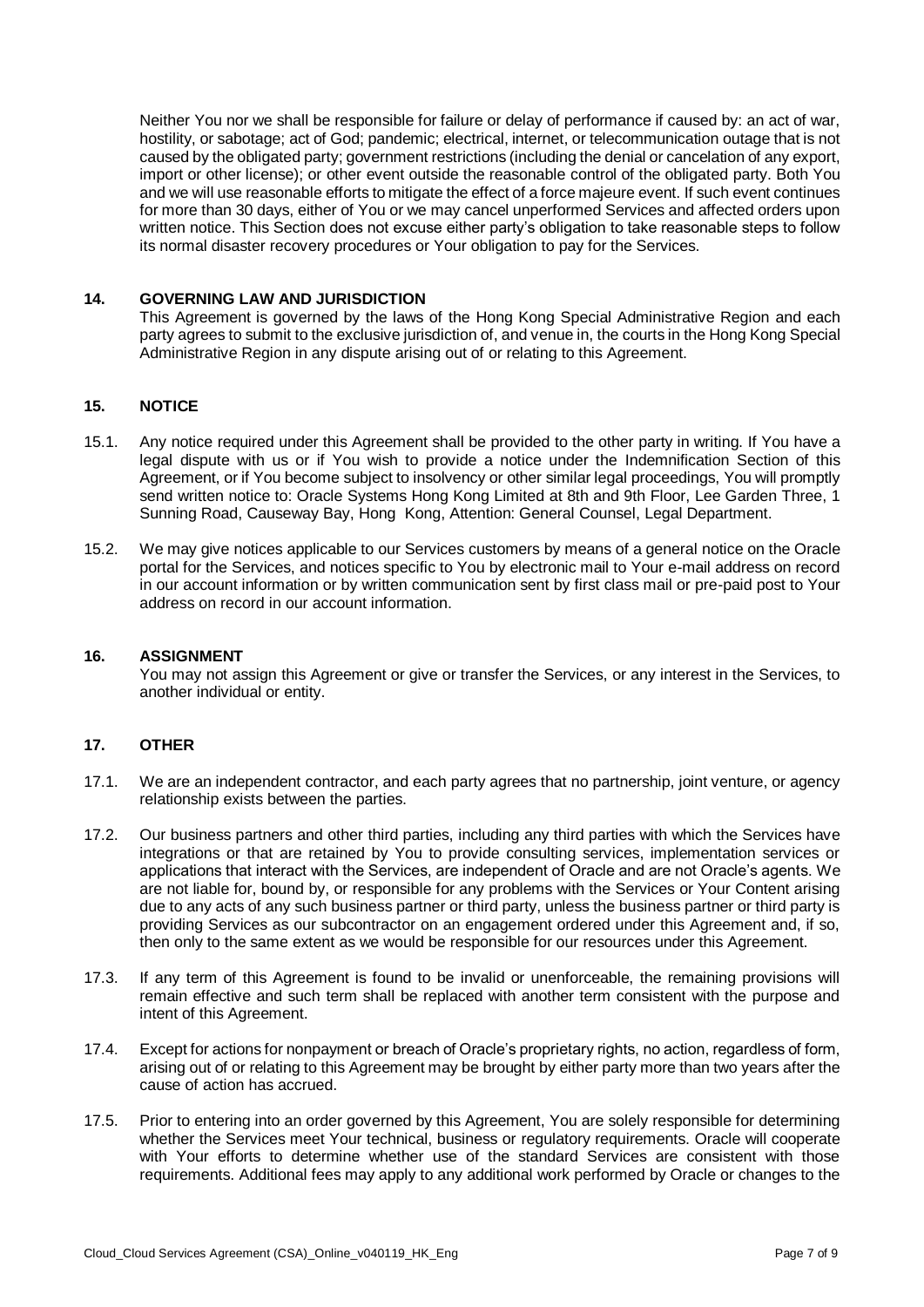Services. You remain solely responsible for Your regulatory compliance in connection with Your use of the Services.

17.6. Upon forty-five (45) days written notice and no more than once every twelve (12) months, Oracle may audit Your use of the Cloud Services to ensure Your use of the Cloud Services is in compliance with the terms of the applicable order and this Agreement . Any such audit shall not unreasonably interfere with Your normal business operations.

You agree to cooperate with Oracle's audit and to provide reasonable assistance and access to information reasonably requested by Oracle.

The performance of the audit and non-public data obtained during the audit (including findings or reports that result from the audit) shall be subject to the provisions of section 4 (Nondisclosure) of this Agreement.

If the audit identifies non-compliance, You agree to remedy (which may include, without limitation, the payment of any fees for additional Cloud Services) such non-compliance within 30 days of written notification of that non-compliance. You agree that Oracle shall not be responsible for any of Your costs incurred in cooperating with the audit.

## **18. ENTIRE AGREEMENT**

- 18.1. You agree that this Agreement and the information which is incorporated into this Agreement by written reference (including reference to information contained in a URL or referenced policy), together with the applicable order, is the complete agreement for the Services ordered by You and supersedes all prior or contemporaneous agreements or representations, written or oral, regarding such Services.
- 18.2. It is expressly agreed that the terms of this Agreement and any Oracle order shall supersede the terms in any purchase order, procurement internet portal, or other similar non-Oracle document and no terms included in any such purchase order, portal, or other non-Oracle document shall apply to the Services ordered. In the event of any inconsistencies between the terms of an order and the Agreement, the order shall take precedence; however, unless expressly stated otherwise in an order, the terms of the Data Processing Agreement shall take precedence over any inconsistent terms in an order. This Agreement and orders hereunder may not be modified and the rights and restrictions may not be altered or waived except in a writing signed or accepted online by authorized representatives of You and of Oracle; however, Oracle may update the Service Specifications, including by posting updated documents on Oracle's websites. No third party beneficiary relationships are created by this Agreement.

## **19. AGREEMENT DEFINITIONS**

- 19.1. "**Oracle Software**" means any software agent, application or tool that Oracle makes available to You for download specifically for purposes of facilitating Your access to, operation of, and/or use with, the Services.
- 19.2. "**Program Documentation**" refers to the user manuals, help windows, readme files for the Services and any Oracle Software. You may access the documentation online at<http://oracle.com/contracts> or such other address specified by Oracle.
- 19.3. "**Service Specifications**" means the following documents, as applicable to the Services under Your order: (a) the Oracle Cloud Hosting and Delivery Policies, the Program Documentation, the Oracle service descriptions, and the Data Processing Agreement described in this Agreement; (b) Oracle's privacy policies; and (c) any other Oracle documents that are referenced in or incorporated into Your order. The following do not apply to any non-Cloud Oracle service offerings acquired in Your order, such as professional services: the Oracle Cloud Hosting and Delivery Policies and Program Documentation. The following do not apply to any Oracle Software: the Oracle Cloud Hosting and Delivery Policies, Oracle service descriptions, and the Data Processing Agreement.